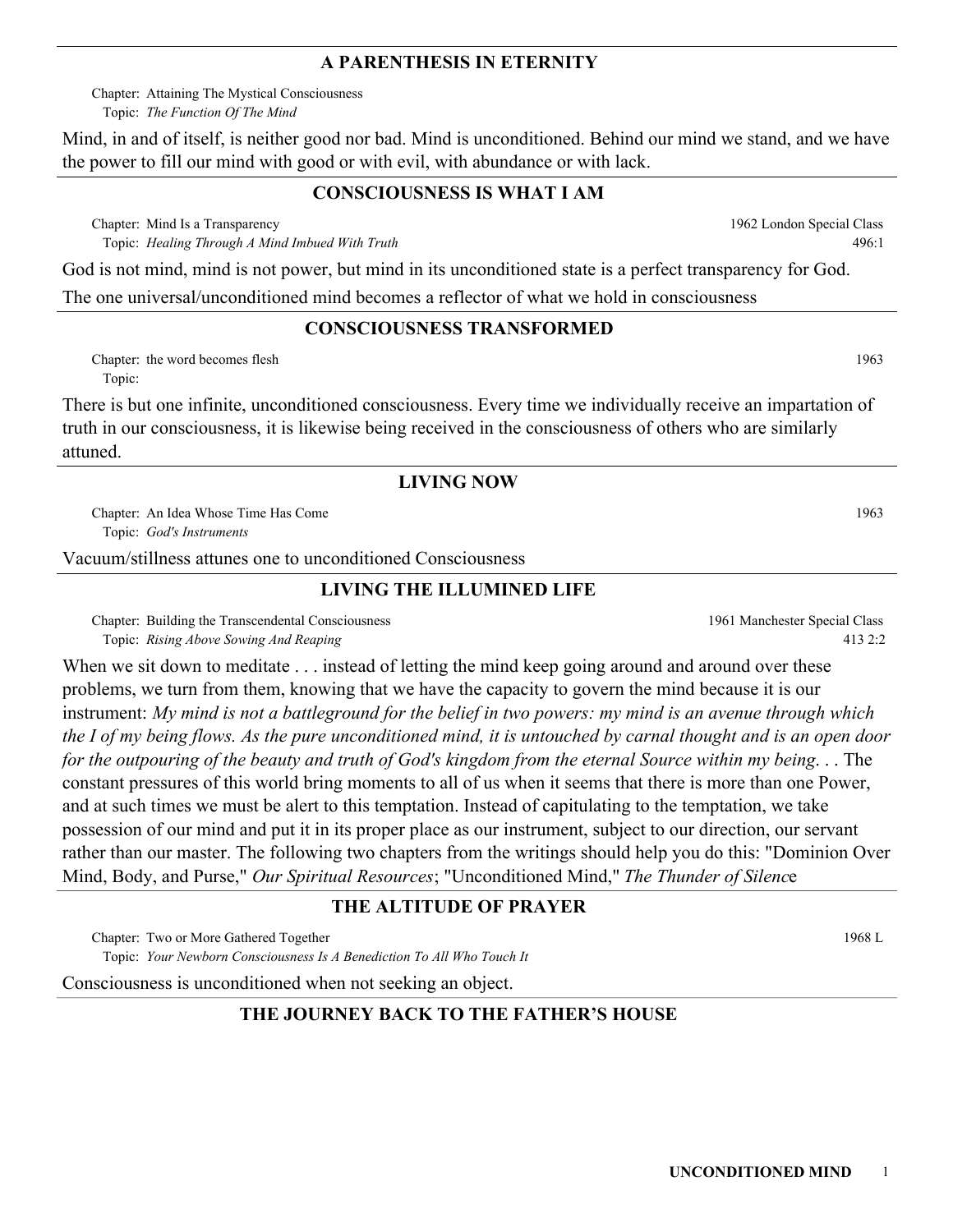If we can wait only twenty seconds in complete stillness, that is enough. The fact that we do not get a response means nothing. We do not need a response. We are not trying to satisfy the intellect: we are trying, through the unconditioned mind, to be a state of receptivity to the truth that is within us. If we practice doing this three, four, five, six, or ten times a day, even if for only twenty seconds, eventually we begin to increase in depth of listening, in depth of silence, and in depth of unconditioning, and we surprise ourselves by discovering after a while that we have been a whole minute, even two or three minutes in a meditation without having to have a mental exercise going on.

Mind as body is unconditioned, and therefore, body is neither well nor sick, tall nor short, thin nor fat. Body is as unconditioned as the mind which is the essence of its form. . . When you understand the nature of mind appearing as form, mind unconditioned by good or evil, you will then have a body which is neither good nor evil.

In this unconditioned mind, there is no movement toward attaining, achieving, or demonstrating anything. There is no movement of the mind outside of itself. . . Living and moving in Him, there is no outside world, and yet just as Jesus was abiding in this very consciousness of the Father, everyone who touched the hem of his robe was blessed. He was not thinking of blessing them, he had overcome this world. He was not thinking of feeding, housing, or healing them: he was abiding in his consciousness of God's presence, and then everyone who touched him, everyone who entered the realm of his atmosphere or aura physically or mentally, was blessed, not by a conscious direction of his mind, because that would have been trying to use God and send it over to some person. No, he was living in the contemplation of divine grace, and then let anybody, saint or sinner, touch him, and instantly be purified.

The unconditioned mind has in it no material concepts, longings, or desires. It is entirely an abiding place for the spirit of God. "Know ye not that ye are the temple of God, and that the Spirit of God dwelleth in you?" Our mind is that temple of God, our unconditioned mind, the mind that no longer desires any thing, that desires only to know God's peace, God's grace, God's will. God's will! We enter into this new dimension where we have no will of our own, but we follow His leading when His will is made manifest in us, when His will is expressed in us, and we merely carry it out. Then we have made a transition from this world to "My kingdom."

We have to watch out that we do not approach this unconditioning process from a psychological standpoint, for then we would try to search out all the untruths we know, get rid of them, and substitute for them something that we consider to be truth. That way we could be conditioning ourselves with more fiction, because intellectually there is absolutely no way of knowing what is truth. . . The only thing we can do is to go within and be instructed by the Father. We are told in scripture that eventually "they shall be all taught of God," and if eventually, why not now?

### **THE THUNDER OF SILENCE**

Chapter: From the Unreal to the Real 2006 and the Real 2006 and the Real 2006 and the Real 2006 and 2006 and 2006 and 2006 and 2006 and 2006 and 2006 and 2006 and 2006 and 2006 and 2006 and 2006 and 2006 and 2006 and 2006 *A Rose Is A Rose Is A Rose* Topic:

No one can free himself from the belief in two powers and make the return to Eden until he is willing to relinquish his human judgments and look out upon the world with an unconditioned mind. The practice of seeing neither good nor evil can begin at this very moment with any object which comes within range of your vision or with any person with whom you may be confronted. In most cases, however, it is easier to begin the practice with some object or person with whom you are not emotionally involved.

Unconditioned mind is formed as unconditioned effect.